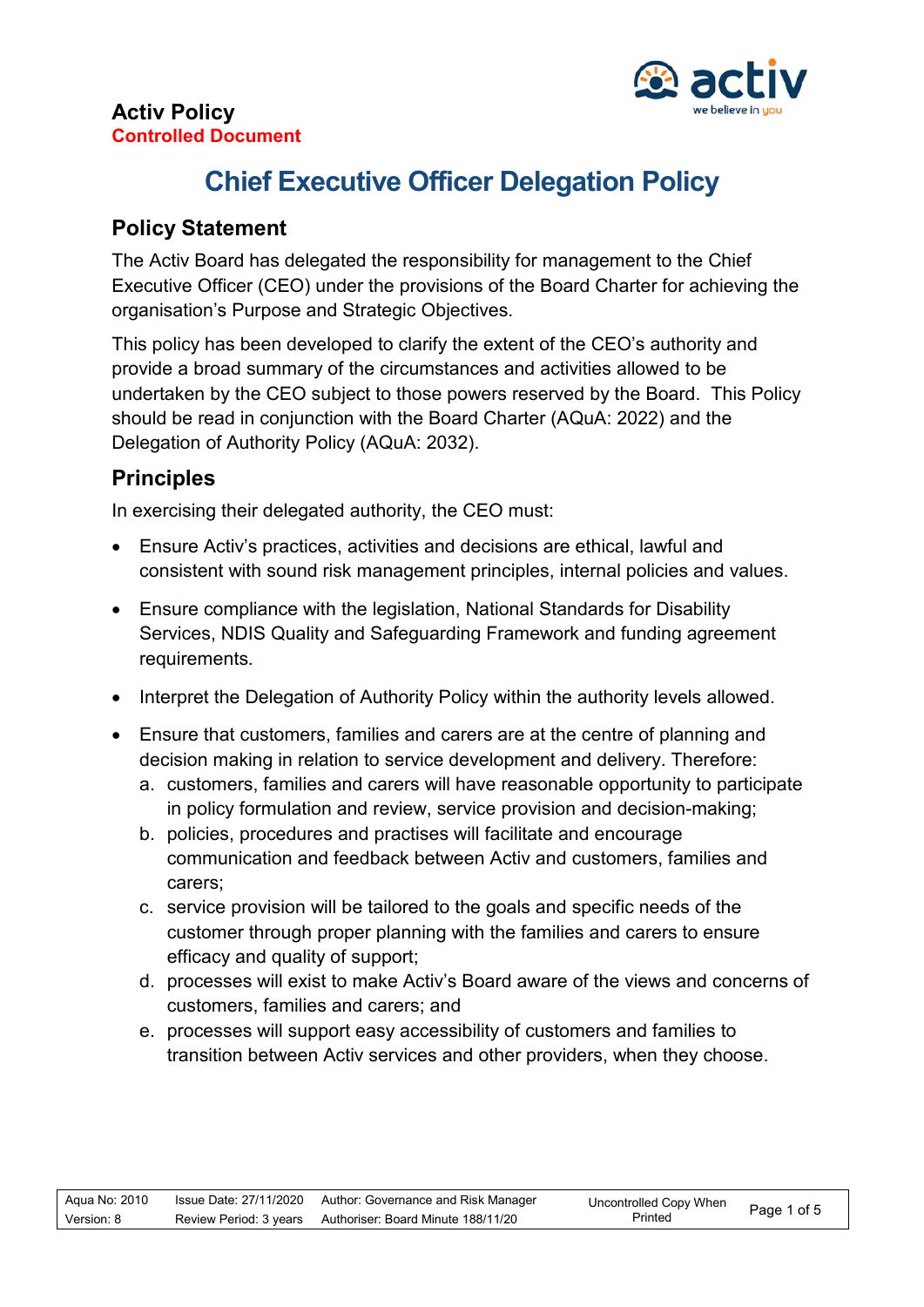

- Ensure that customers, family members and carers are safe, treated in a respectful manner, not neglected, and not subjected to discrimination. Therefore:
	- a. it will be clearly stated, in the appropriate mode of communication and terms that customers can understand, what customers, family members and carers can reasonably expect from Activ's services;
	- b. Activ's services will have practices and procedures in place to actively ensure individuals are free from discrimination, exploitation, abuse, harm, neglect and violence;
	- c. Activ's services will promptly address any breach of rights to ensure opportunity for improvement and investigation of any allegations of violence, abuse, neglect or exploitation;
	- d. conditions and procedures will be safe and customers' privacy, dignity and confidentiality will be maintained through appropriate and secure management systems that ensure customers are informed about the privacy of their personal information;
	- e. Activ's service development and delivery will be informed by professional standards, with all representatives of Activ having the required knowledge and understanding of the NDIS policies relevant to their position, industry best practice and the goals and preferences of customers, their family members and carers;
	- f. Activ will comply with all duty of care, anti-discrimination and privacy legislation and records management standards; and
	- g. Activ will comply with the National Standards for Disability Services and the NDIS Quality and Safeguarding Framework.
- Ensure Activ's programs and services are fully funded and meet Board and community standards. Therefore:
	- a. appropriate policies, procedures and practices for the operation of Activ's programs and services will be established; and
	- b. a fees and levies policy for each of Activ's programs and services will be established and published.
- Ensure the identification, protection and utility of Activ's resources (financial, assets, information) in the delivery of sustainable performance. Therefore:
	- a. Activ's resources will be protected, adequately maintained and not placed at unnecessary risk or liability;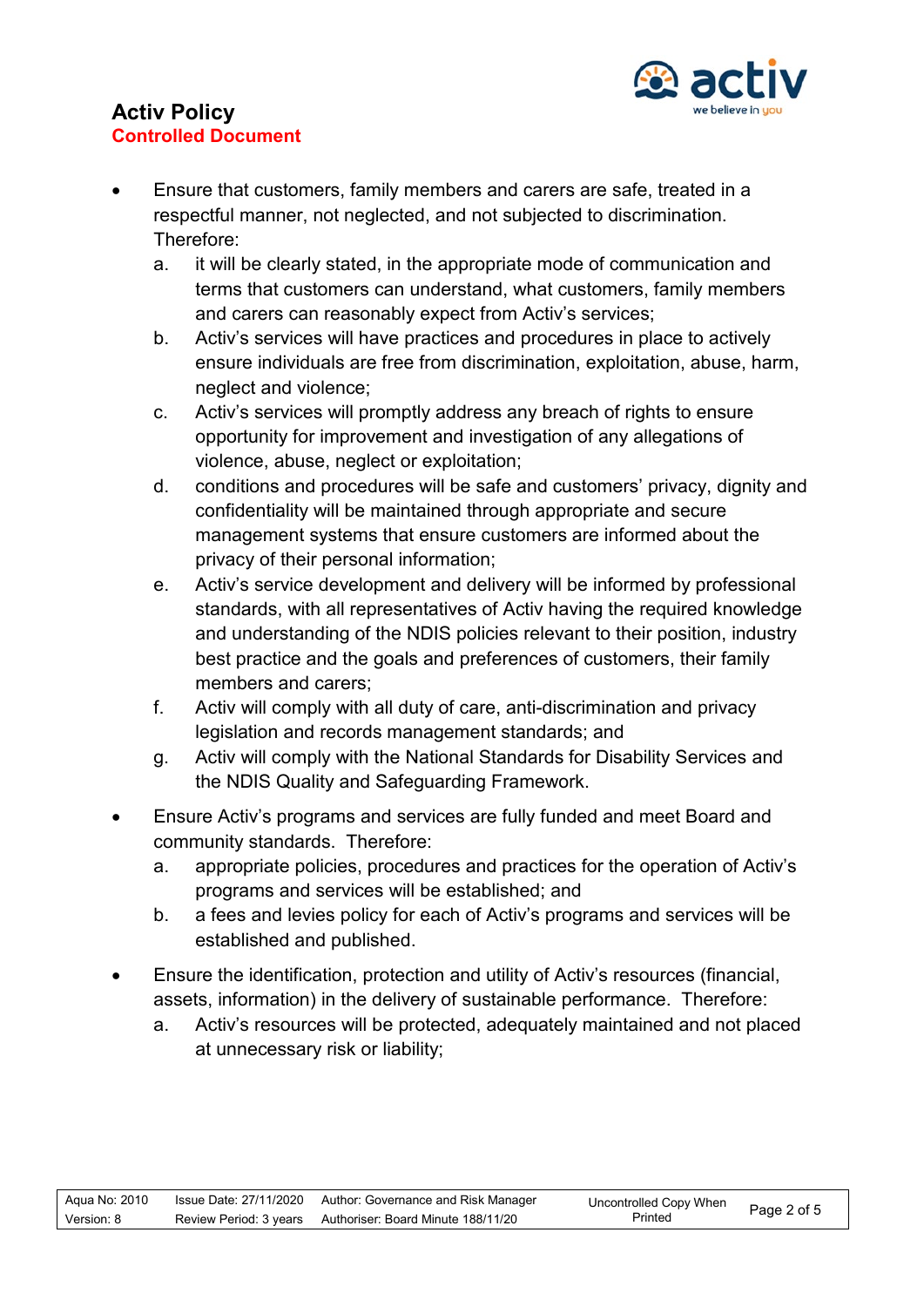

- b. financial decisions, contracts and transactions and fundraising activities will support and facilitate Activ's strategic objectives and key operational priorities;
- c. Activ's achievement of sustainable organisational performance will be monitored;
- d. financial and other corporate reporting to the Board will be fit for purpose;
- e. appropriate strategic and business planning, budgeting and policies, procedures and processes will be in place; and
- f. appropriate delegation, financial reserves and investment policies, procedures and processes will be in place.
- Ensure that for succession in an emergency there are at least two Executive Team members capable of acting as CEO while the Board seeks to appoint a replacement CEO.
- Monitor organisational culture, ensure safe workplaces, sound remuneration practices, compliance with employment and workplace legislation, sound work practices, appropriate codes of conduct and professional behaviour by all staff and volunteers.
- Ensure the Board remains informed about all matters essential to the meeting of its legal duties, moral obligations and the carrying out of its responsibilities. Therefore:
	- a. financial and other corporate reporting will be contemporary and continuous;
	- b. the Board will be informed as to matters or issues considered contentious by the sector or the wider community; and
	- c. approval of legal instruments prior to execution with a quantum equal to or greater than \$500k over the life of each agreement.
- Manage Activ's risk culture and ensure an appropriate risk framework, internal controls, crisis management and business continuity plans are developed, implemented and monitored. Therefore:
	- a. the risk culture within Activ and the services provided will be proactively managed to include risks to customers and staff, financial, work health and safety risk and risks associated with provision of supports;
	- b. a best-practice, systematic and proactive risk management framework and internal controls will be developed, implemented and monitored;
	- c. risk management will be central to Activ's strategic and business planning, embedded in Activ's strategic, operational and line functions and processes;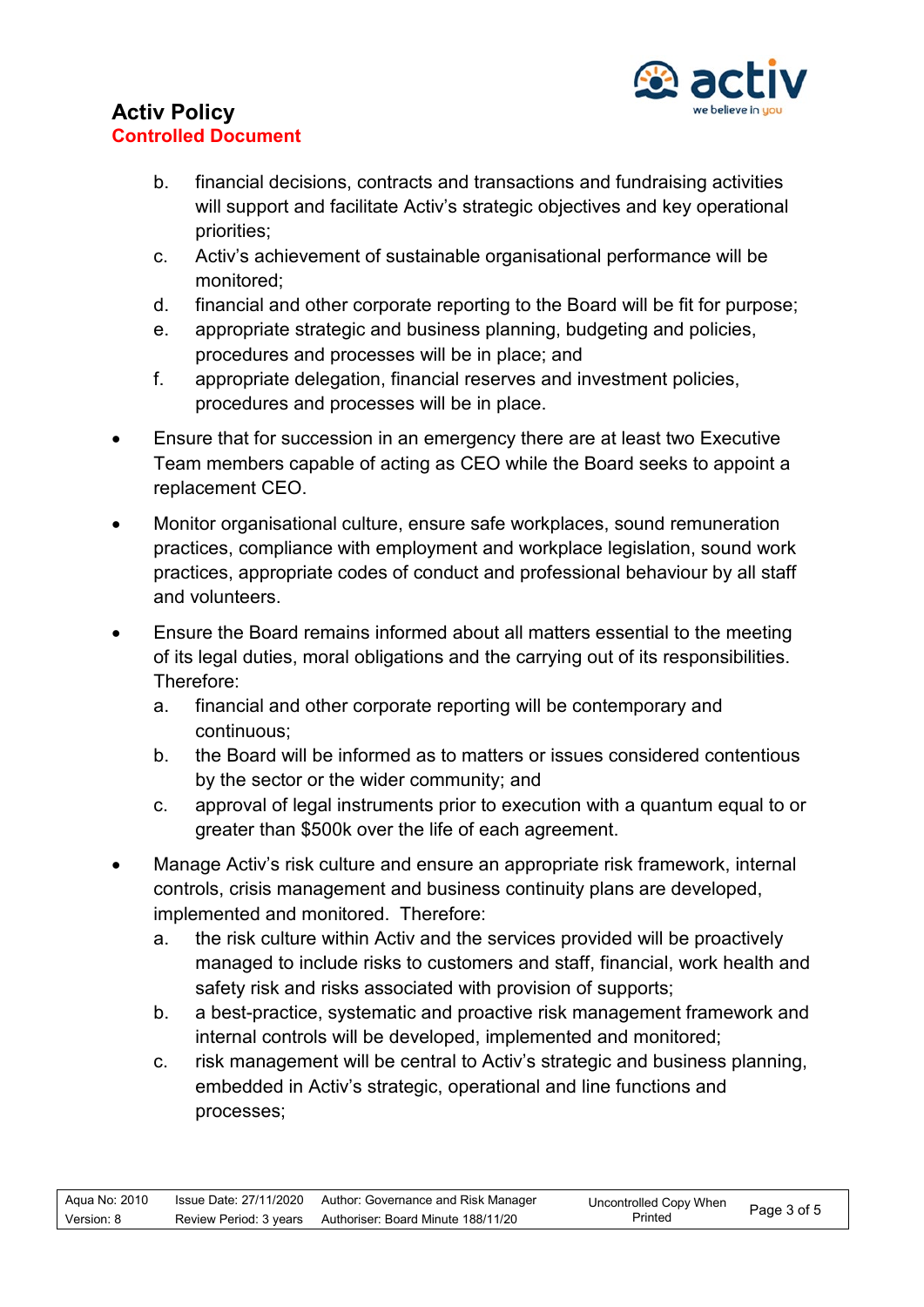

- d. risk management reporting to the Board will be contemporary and continuous; and
- e. crisis management and business continuity plans will be developed and implemented.
- Protect, preserve and enhance Activ's reputation, public image and credibility. Therefore:
	- a. governing bodies will have the required skills and knowledge and ensure business plans consider legislation, National Standards for Disability Services, NDIS Quality and Safeguarding Framework Practice Standards and funding agreement requirements;
	- b. all community or public affairs activity or advocacy will be consistent with Activ's Purpose, Vision, Values and Strategic Objectives;
	- c. policy determinations made by the Board will be abided by and publicly promoted; and
	- d. any events which are likely to impact reputation are managed appropriately and reported to key stakeholders in accordance with compliance requirements.
	- e. Act as Activ's principal liaison with Activ Support Groups.

### **Responsibilities and delegations**

**Scope:** This policy applies to the Board Directors of Activ, the Chief Executive Officer (CEO) and the Office of the CEO.

**Responsibilities:** The CEO is responsible, and will be held accountable for ensuring staff and customers are familiar with this policy.

**Consultation:** Governance and Risk Manager, Activ Policy and Procedure Review Group, Chief Executive Officer.

## **Policy Context**

#### **Relevant standards:**

- National Standards for Disability Services
- National Disability Insurance Scheme Practice Standards and Quality **Indicators**

#### **Legislation:**

- *Associations Incorporation Act 2015 (WA)*
- *Australian Charities and Not-for-profits Commission Act 2012*
- *Australian Human Rights Commission Act 1986*
- *Competition and Consumer Act 2010*
- *Consumer Affairs Act 1971 (WA)*